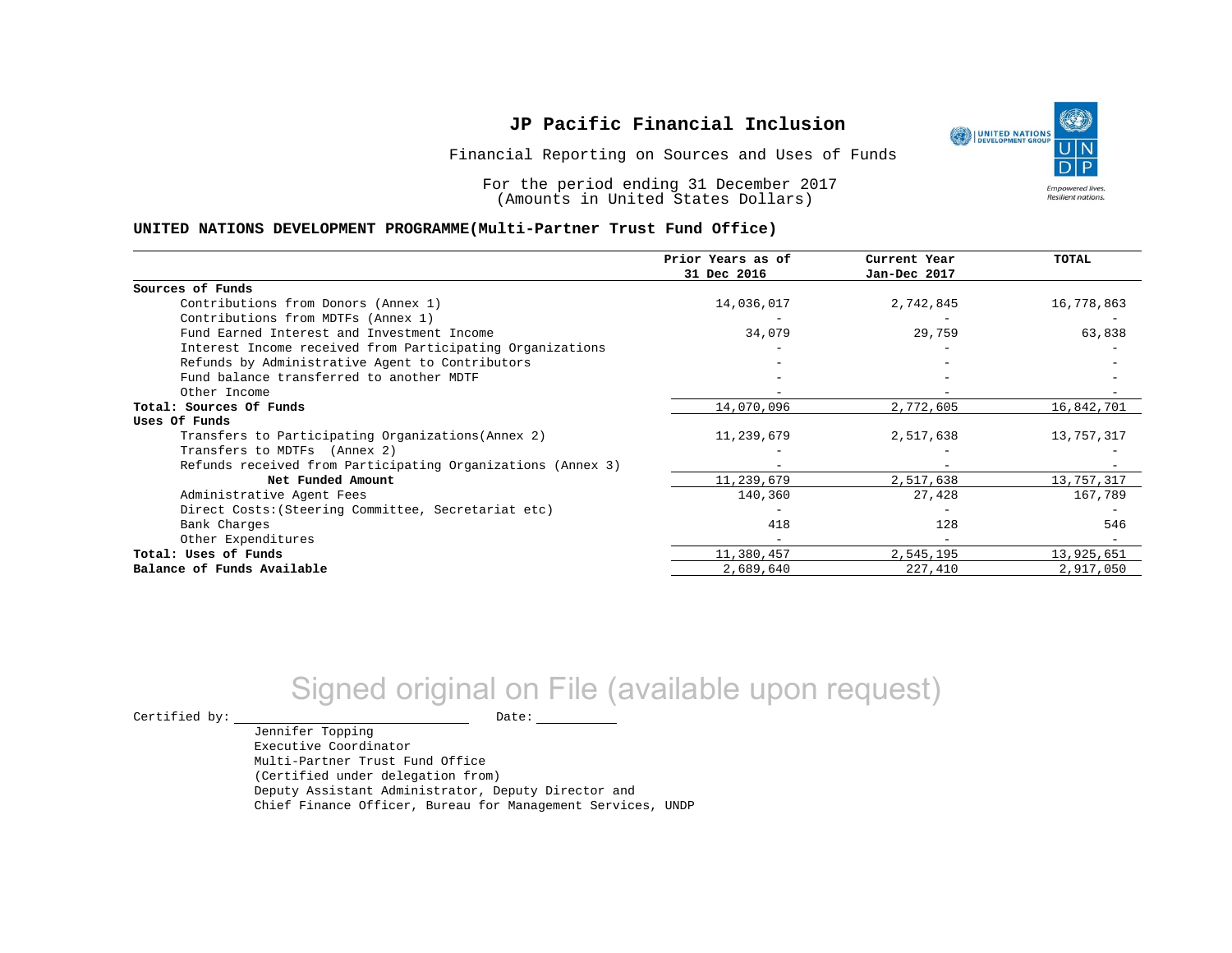

Financial Reporting on Sources and Uses of Funds

For the period ending 31 December 2017 (Amounts in United States Dollars)

#### **UNITED NATIONS DEVELOPMENT PROGRAMME(Multi-Partner Trust Fund Office)**

**Annex - 1: Contributions**

|                           | Prior Years as of<br>31 Dec 2016 | Current Year<br>Jan-Dec 2017 | TOTAL      |
|---------------------------|----------------------------------|------------------------------|------------|
|                           |                                  |                              |            |
| From Contributors         |                                  |                              |            |
| GOVERNMENT OF AUSTRALIA   | 11,388,577                       | 1,867,685                    | 13,256,263 |
| GOVERNMENT OF NEW ZEALAND | 2,647,440                        | 875,160                      | 3,522,600  |
| Total: Contributions      | 14,036,017                       | 2,742,845                    | 16,778,863 |

# Signed original on File (available upon request)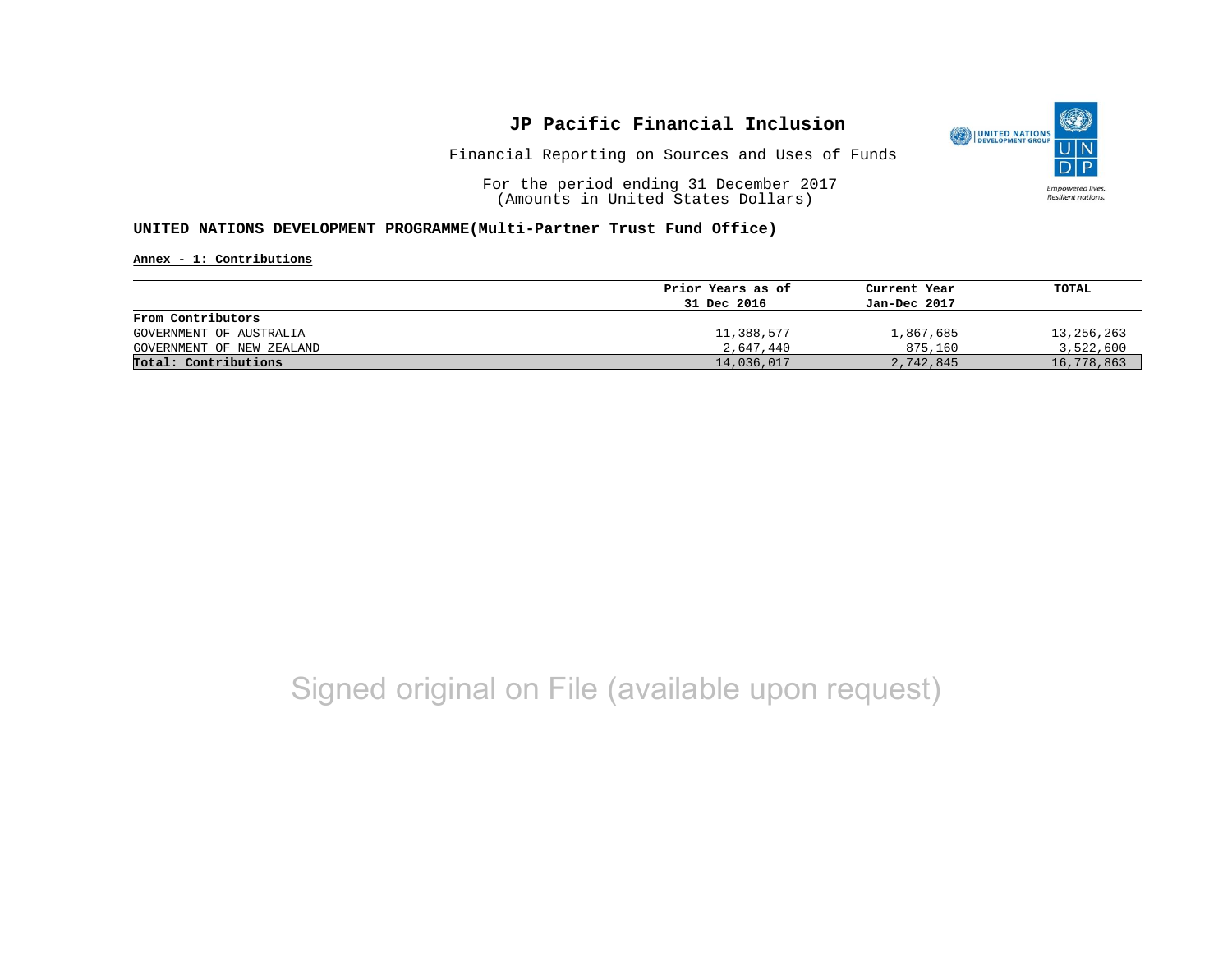

Financial Reporting on Sources and Uses of Funds

For the period ending 31 December 2017 (Amounts in United States Dollars)

#### **UNITED NATIONS DEVELOPMENT PROGRAMME(Multi-Partner Trust Fund Office)**

**Annex - 2: Transfers**

|                                | Prior Years as of | Current Year | TOTAL      |
|--------------------------------|-------------------|--------------|------------|
|                                | 31 Dec 2016       | Jan-Dec 2017 |            |
| To Participating Organizations |                   |              |            |
| UNCDF                          | 7,851,627         | 1,862,398    | 9,714,025  |
| UNDP                           | 3,388,052         | 655,240      | 4,043,292  |
|                                |                   |              |            |
| Total Transfers                | 11,239,679        | 2,517,638    | 13,757,317 |
|                                |                   |              |            |

# Signed original on File (available upon request)